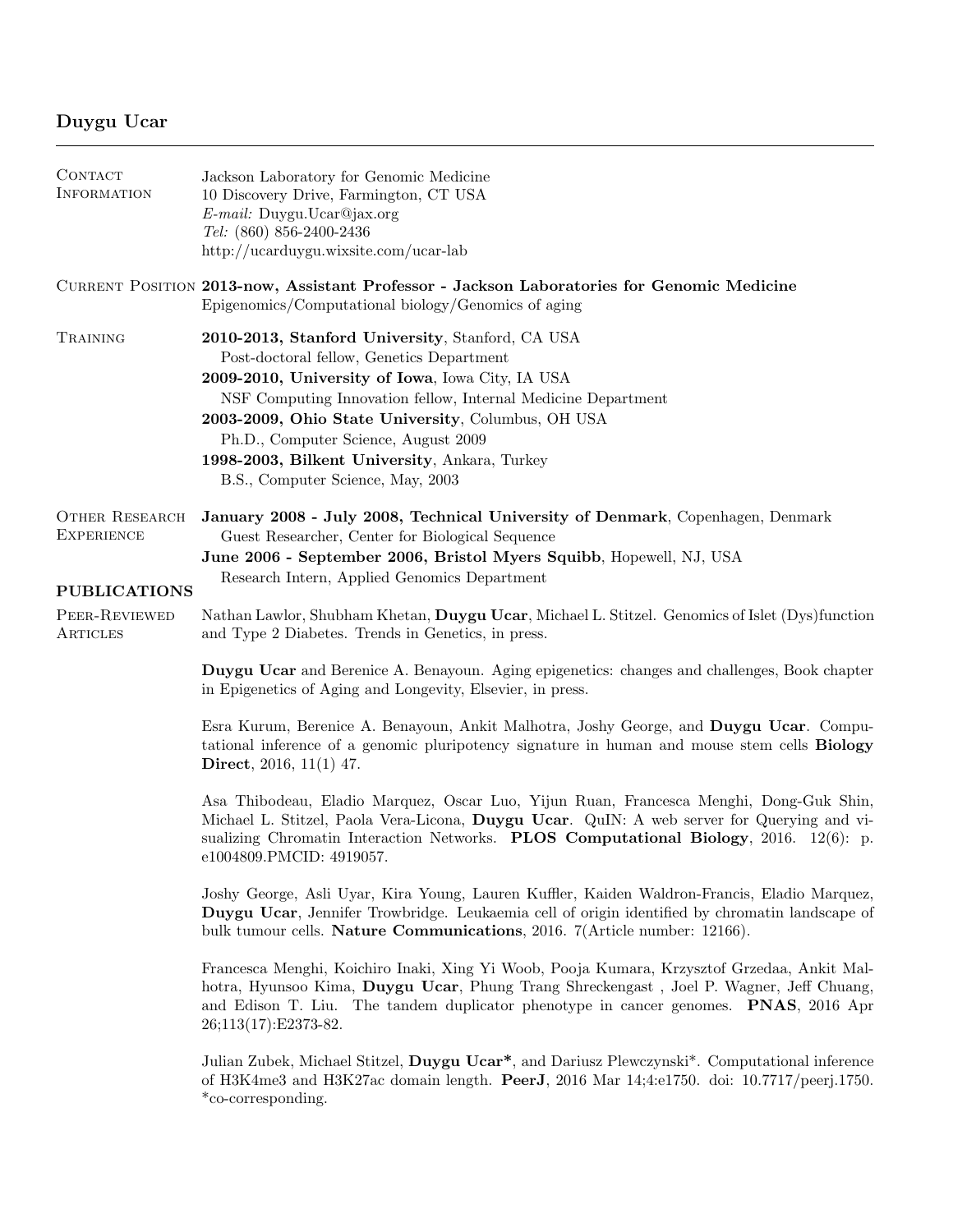Michael L. Stitzel, Ina Kycia, Romy Kursawe, and Duygu Ucar (2015). Transcriptional regulation of the pancreatic islet: implications for islet function. Current Diabetes Reports , 2015 Sep; 15(9):66.

Duygu Ucar and Douglas Lin (2015). Amplificaiton of the bromodomain-containing protein 4 gene in ovarian high-grade serous carcinoma is associated with worse prognosis and survival. Molecular and Clinical Oncology ,2015 Nov;3(6):1291-1294.

Dashzeveg Bayarsaihan and Duygu Ucar (2015). Cell-specific gene promoters are marked by broader spans of H3K4me3 and are associated with robust gene expression patterns. Epigenomics Editorial article , 2015;7(2):129-31.

Rakhi Gupta, Andrea Wills, Duygu Ucar, Julie Baker, (2014) Developmental enhancers are marked independently of zygotic Nodal signals in Xenopus Developmental Biology, 395(1):38-49.

Berenice A. Benayoun+, Elizabeth A. Pollina+, Duygu Ucar+, Edith D. Wong, Elena Mancini, Salah Mahmoudi, Benjamin C. Hitz, Keerthana Devarajan, Rakhi Gupta, Thomas A. Rando, Julie C. Baker, Michael P. Snyder, J. Michael Cherry, and Anne Brunet (2014) H3K4me3 breadth is linked to cell identity and transcriptional consistency. (+co-first authors) Cell, 158(3):673-688.

Ashley E. Webb, Elizabeth A. Pollina, Thomas Vierbuchen, Noelia Urban, Duygu Ucar, Dena S. Leeman, Ben Martynoga, Madhavi Sewak, Thomas A. Rando, Francois Guillemot, Marius Wernig and Anne Brunet (2013) FOXO3 shares common targets with ASCL1 genome-wide and inhibits ASCL1-dependent neurogenesis (2013). Cell Reports, 4(3):477-491.

Victoria A Rafalski, PP Ho, Jamie O Brett, Duygu Ucar , JC Dugas , Elizabeth A. Pollina, LM Chow, A Ibrahim, SJ Baker , BA Barres , L Steinman , and Anne Brunet (2013) Expansion of oligodendrocyte progenitor cells following SIRT1 inactivation in the adult brain. Nature Cell Biology, 15(6):614-24.

Dervis A.M. Salih, Asim J. Rashid, Damien Colas, Luis de la Torre-Ubieta, Ruo P. Zhu, Alexander A. Morgan, Evan E. Santo, Duygu Ucar, Keerthana Devarajan, Christina J. Cole, Daniel V. Madison, Mehrdad Shamloo, Atul J. Butte, Azad Bonni, Sheena A. Josselyn, Anne Brunet (2012) FoxO6 regulates memory consolidation and synaptic function Genes Development, 26(24): 2780-2801.

Eric L. Greer, Travis J. Maures, Duygu Ucar, Anna G. Hauswirth, Elena Mancini, Jana P. Lim, Berenice Benayoun, Yang Shi, and Anne Brunet (2011) Transgenerational Epigenetic Inheritance of Longevity in C. elegans. Nature, 479(7373): 365-371.

Duygu Ucar, Qingyang Hu, and Kai Tan (2011) Combinatorial chromatin modification patterns in the human genome revealed by subspace clustering. Nucleic Acids Research, 39(10):4063-4075.

Hiram Firpi, Duygu Ucar, and Kai Tan (2010) Discovering Regulatory DNA Elements Using Chromatin Signatures and Artificial Neural Network Bioinformatics, 26(13):1579-1586.

Sitaram Asur, Srinivasan Parthasarathy, and Duygu Ucar (2009) An Event-based Framework for Characterizing the Evolutionary Behavior of Interaction Graphs. ACM Transactions on Knowledge Discovery from Data (TKDD), 3(4).

Duygu Ucar, Andreas Beyer, Srinivasan Parthasarathy, and Christopher T. Workman (2009) Predicting functionality of protein-DNA interactions by integrating diverse evidence. **Bioinformatics** (ISMB'09 Proceedings), 25(12): 137-144.

Duygu Ucar, Isaac Neuhaus, Petra Ross-MacDonald, Charles Tilford, Srinivasan Parthasarathy,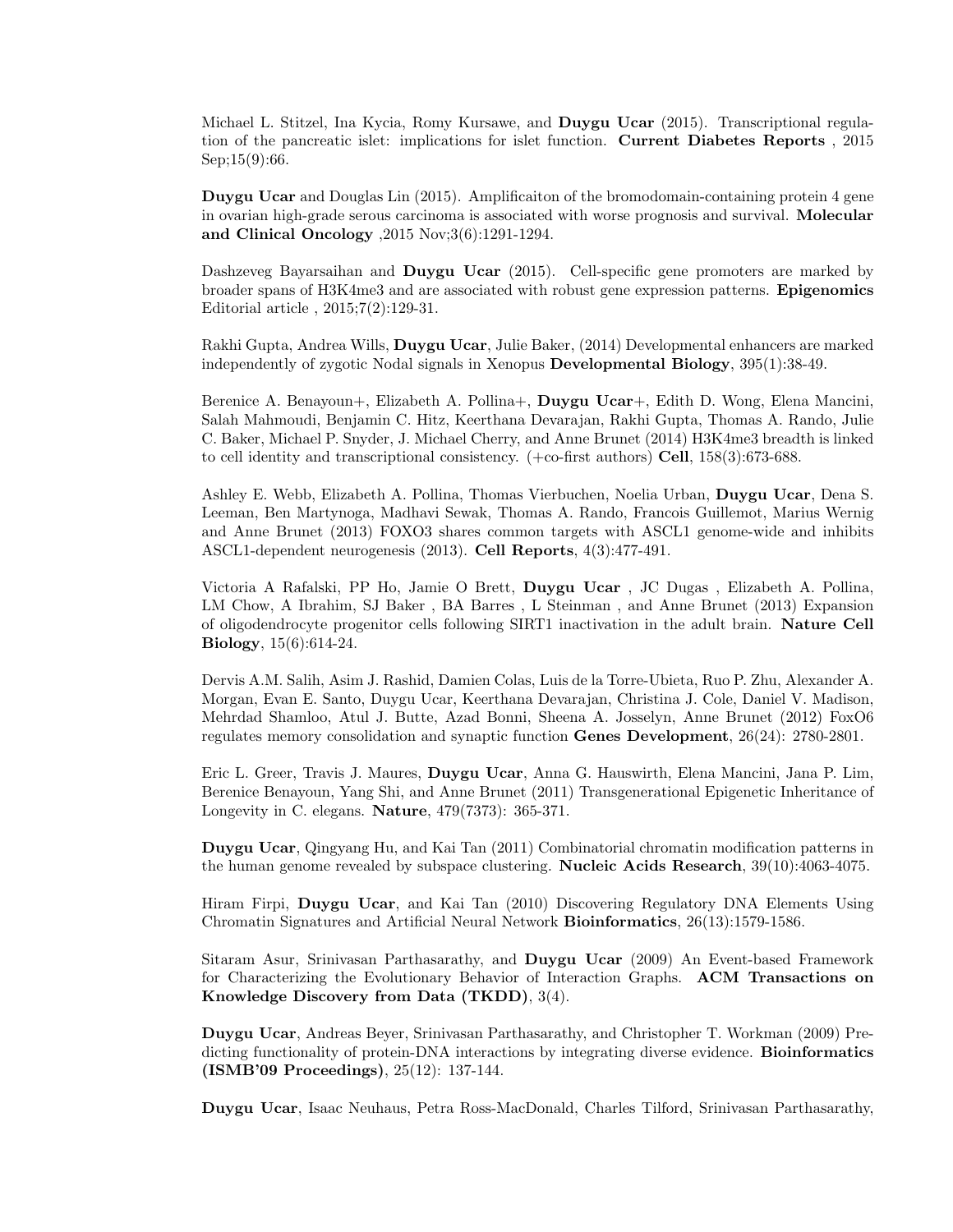Nathan Siemers, and Rui-Ru Ji (2007) Construction of a Reference Gene Association Network from Multiple Profiling Data: Application to HIV Data Analysis. Bioinformatics, 23(20): 2716-2724.

Sitaram Asur, Duygu Ucar, and Srinivasan Parthasarathy (2007) An Ensemble Framework for Clustering Protein-Protein Interaction Networks. Bioinformatics (ISMB'07 Proceedings), 23(13): 29-40.

Hui Yang, Srinivasan Parthasarathy, and Duygu Ucar (2007) A spatio-temporal mining approach towards summarizing and analyzing protein folding trajectories. Algorithms for Molecular Biology, 2:3.

PEER-REVIEWED Conference and **WORKSHOP ARTICLES** 

Full papers appeared in conferences/workshops after thorough referee evaluation. Considered equivalent to journal publications within the Computer Science community as well as by NSF guidelines.

ISMB conference publish accepted articles directly in special Bioinformatics journal after thorough peer review. These articles are indicated with a †. Corresponding journal publication information is listed under 'Peer-Reviewed Journal Articles'.

Venu Satuluri, Srinivasan Parthasarathy, and Duygu Ucar (2010) Markov Clustering of Protein Interaction Networks with Improved Balance and Scalability. ACM Int'l Conference on Bioinformatics and Computational Biology, **ACM-BCB**. (Acceptance Rate  $= 28\%)$ 

Duygu Ucar, Andreas Beyer, Srinivasan Parthasarathy, and Christopher T. Workman (2009) Predicting Functionality of Protein-DNA Interactions by Integrating Diverse Evidence. The 17th Int'l Conference on Intelligent Systems for Molecular Biology, **ISMB** (Acceptance Rate =  $18\%$ )  $\dagger$ .

Duygu Ucar, Fatih Altiparmak, Hakan Ferhatosmanoglu, and Srinivasan Parthasarathy (2009) Mutual Information Based Extrinsic Similarity for Microarray Analysis. Int'l Conference on Bioinformatics and Computational Biology,  $\text{BiCoB}$  (Acceptance Rate = 42%).

Duygu Ucar, Fatih Altiparmak, Hakan Ferhatosmanoglu, and Srinivasan Parthasarathy (2007) Investigating the use of Extrinsic Similarity Measures for Microarray Analysis. 6th Int'l Workshop on Data Mining in Bioinformatics BioKDD held at 13th ACM Int'l Conference on Knowledge Discovery and Data Mining, **SIGKDD**, (Acceptance Rate  $= 24\%$ ).

Sitaram Asur, Duygu Ucar, and Srinivasan Parthasarathy (2007) An Ensemble Framework for Clustering Protein-Protein Interaction Networks. The 15th Int'l Conference on Intelligent Systems for Molecular Biology, ISMB, (Acceptance Rate: 15%) †.

Sitaram Asur, Srinivasan Parthasarathy, and Duygu Ucar (2007) An Event-based Framework for Characterizing the Evolutionary Behavior of Interaction Graphs. The 13th Int'l Conference on Knowledge Discovery and Data Mining, SIGKDD, Best Applications Paper Award, (Acceptance Rate  $= 20\%$ ).

Duygu Ucar, Sitaram Asur, Umit Catalyurek, and Srinivasan Parthasarathy (2006) Functional Modularity in Protein-Protein Interactions Graphs Using Hub-induced Subgraphs. The 17th European Conference on Principles and Practice of Knowledge Discovery in Databases, PKDD, (Acceptance Rate $= 9\%$ ).

Sitaram Asur, Srinivasan Parthasarathy, and Duygu Ucar (2006) An Ensemble Approach for Clustering Scale-Free Graphs. The LinkKDD workshop - 12th ACM Int'l Conference on Knowledge Discovery and Data Mining SIGKDD, (Acceptance Rate  $= 33\%$ ).

Hui Yang, Srinivasan Parthasarathy, and **Duygu Ucar** (2006) Protein Folding Trajectories Analysis: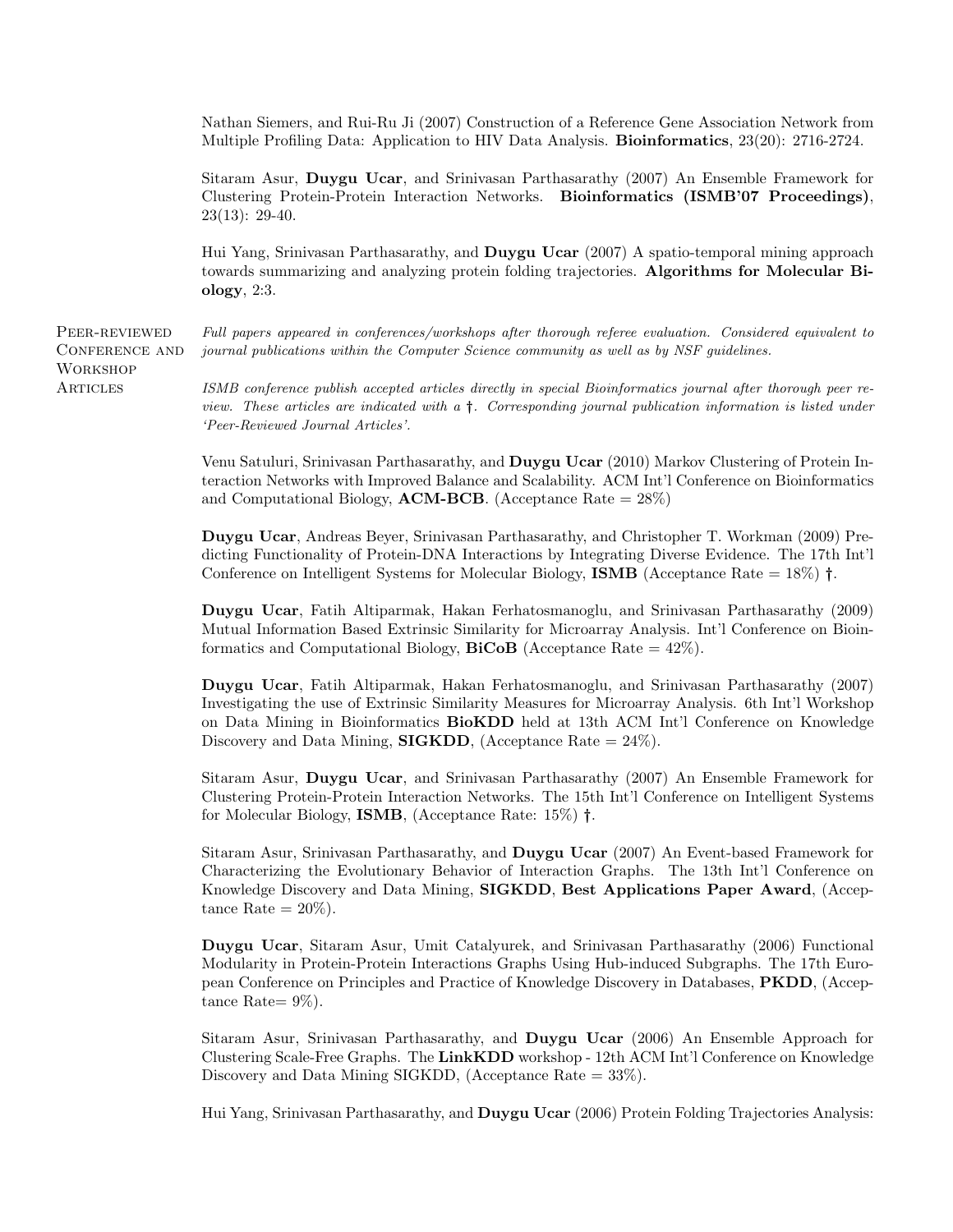Summarization, Folding Events Detection and Common Partial Folding Pathway Identification. 5th Int'l Workshop on Data Mining in Bioinformatics BioKDD held at 12th ACM International Conference on Knowledge Discovery and Data Mining SIGKDD, (Acceptance Rate = 24%). Duygu Ucar, Srinivasan Parthasarathy, Sitaram Asur and Chao Wang (2005) Effective Preprocessing Strategies for Functional Clustering of a Protein-Protein Interactions Network. The 5th IEEE Symposium on Bioinformatics and Bioengineering, BIBE, (Acceptance Rate = 18%). Invited Book **CHAPTERS** Srinivasan Parthasarathy, Shirish Tatikonda, and Duygu Ucar (2009) A Survey of Graph Mining Techniques for Biological Datasets, Managing and Mining Graph Data 547:580. INVITED TALKS • The chromatin accessibility signature of human immune system aging stems from memory CD8+ T cells. Keystone Epigenetics and Aging meeting. Santa Fe, New Mexico. March, 2016. • Epigenetic remodeling of human immune system aging. Brown University. Providence, RI. March, 2016. • Software and Computational Platforms to Integrate Diverse Genomics and Epigenomic Datasets. 23rd International Molecular Medicine Tri-Conference, San Francisco, CA. March, 2016. • Epigenetic of Aging. University of Connecticut Health Center. Aging Center. Farmington, CT. November, 2015. • Search for an epigenetic cell identity signature. Seoul National University. Seoul, Korea. November, 2014. • An epigenetic biomarker for cell identity. Vanderbilt University Medical Center. Center for Human Genetics Research, April, 2014. • Epigenetic Pattern Mining. Albert Einstein College of Medicine. Department of Systems and Computational Biology, May, 2012. • Epigenetic Pattern Mining. Jackson Laboratory. March, 2012. • Supervised and Unsupervised Models to Analyze Human Epigenetic Data. IBM Computational Biology Group, Yorktown Heights, NY. June 2010. • A Biclustering Algorithm to Explore Combinatorial Epigenetic Code. Harvard Medical School, Boston, MA. June 2010. • A Computational Model to Explore Combinatorial Epigenetic Code. Stanford Genetics Department, Palo Alto, CA. May 2010. • A Computational Model to Explore Combinatorial Epigenetic Code. The University of Iowa, Computer Science Department. Iowa City, Iowa. March 2010. • Constructing condition-dependent regulatory networks from diverse evidence. Technical University of Dresden, BIOTEC, Dresden, Germany. July 2010. • Constructing and analyzing biological interaction networks for knowledge discovery. Battelle Center for Mathematical Medicine, The Research Institute at Nationwide Children's Hospital, Columbus, OH, June 2009. • Constructing Biological Networks for Knowledge Discovery. Netherlands Cancer Institute, Amsterdam, Netherlands. May 2009. • Extraction and Analysis of Biological Networks. Drexel University. School of Biomedical Engineering. February 2009. • Data Mining Strategies for Information Extraction from Protein Interactions Networks. Workshop on Discrete Models for Systems Biology, Statistical and Applied Mathematical Sciences Institute, Research Triangle Park, NC. December 2008. • Constructing, Mining, and Integrating Biological Networks for Knowledge Discovery. Delft University of Technology, Information and Communication Theory Group, Delft, Netherlands. March 2008. • Construction of a Reference Gene Association Network from Multiple Profiling Data: Application to HIV gene expression datasets. Applied Genomics Department Bristol Myers Squibb, Hopewell, NJ. September 2006.